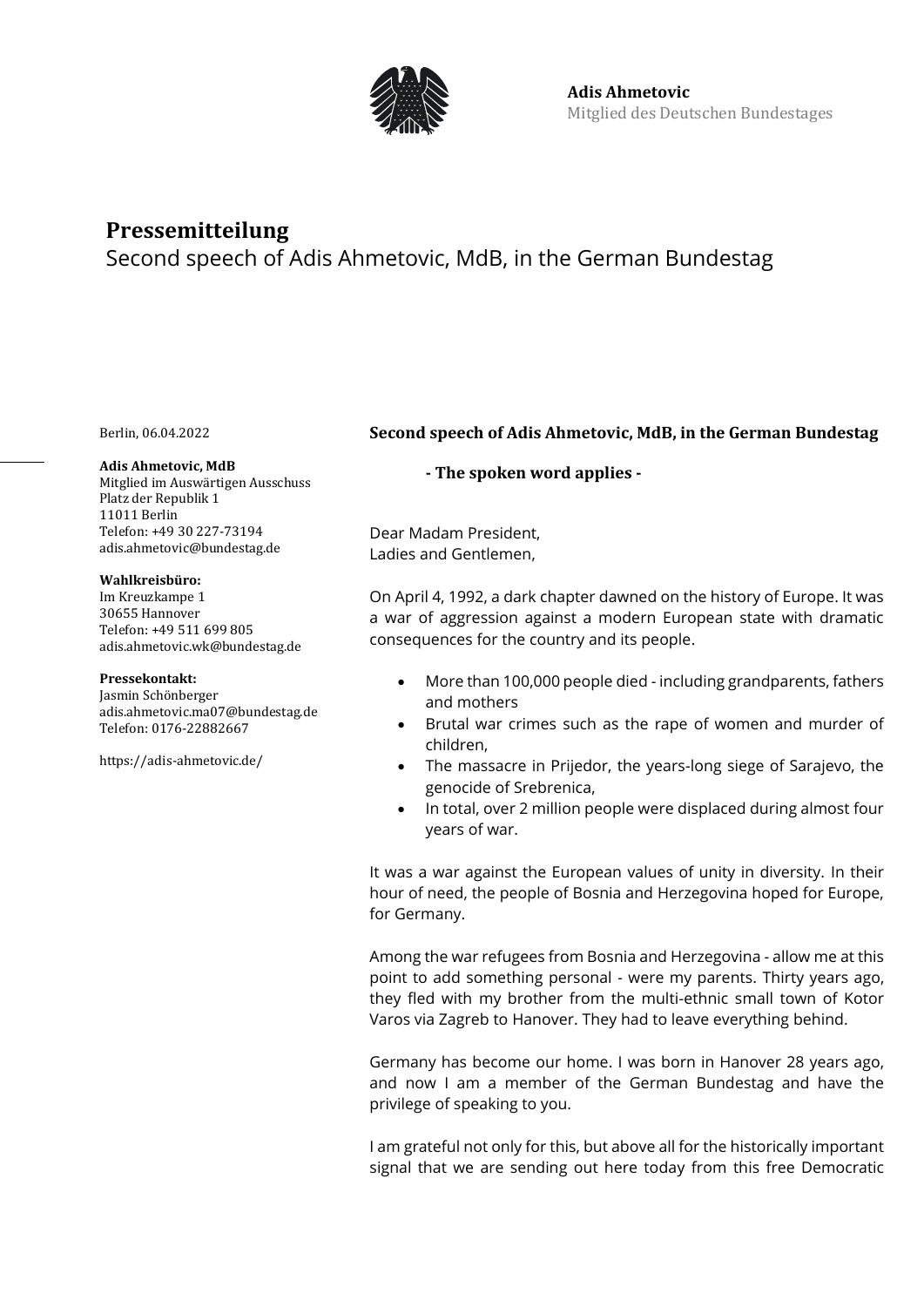

place of action through this agreed debate. From the bottom of my heart, I say "thank you" for this, dear democrats.

In recent days, we have been shocked by the horrific images from Butscha. Many speak of the new Srebrenica.

In view of the current brutal war of aggression on Ukraine, we must also ask ourselves what impact this war can have on Bosnia and Herzegovina and the entire Western Balkans region? Today, 30 years later - in front of the not fully healed world in Bosnia and Herzegovina - there is new suffering.

Last month, the Russian ambassador in Sarajevo threatened that the country would suffer the same as Ukraine if it decided to join NATO. This is a threat in violation of international law and another attempt to destabilize the Western Balkans, the Mediterranean region and thus Europe.

Ethno-nationalist forces in the region use every opportunity to do so for their own power preservation. Their goal is to destroy hope for genuine democracy and a peaceful future.

Ladies and gentlemen, once again Europe is at a crossroads on the issue of Bosnia and Herzegovina. We need a concrete plan to ensure peace, democracy and prosperity:

- 1. The Western Balkans must become an integral part of our foreign and security policy agenda.
- 2. We do not negotiate in back rooms and only with those who are sincere about democracy and a European way.
- 3. We must stand up for security by strengthening the EUFOR ALHTEA mission.
- 4. We must support the High Representative Christian Schmidt in keeping out of power and sanctioning those who cause discord and
- 5. We must offer the countries a clear EU accession perspective. The European integration of Bosnia and Herzegovina and its neighbors must succeed.

Let us be courageous and resolutely show the autocratic forces the red card, ladies and gentlemen.

The majority of people in the Western Balkans think and feel European. Let us take this as a maxim and work and fight together in an alliance of democratic forces for a European future for the people.

Because I have one wish: